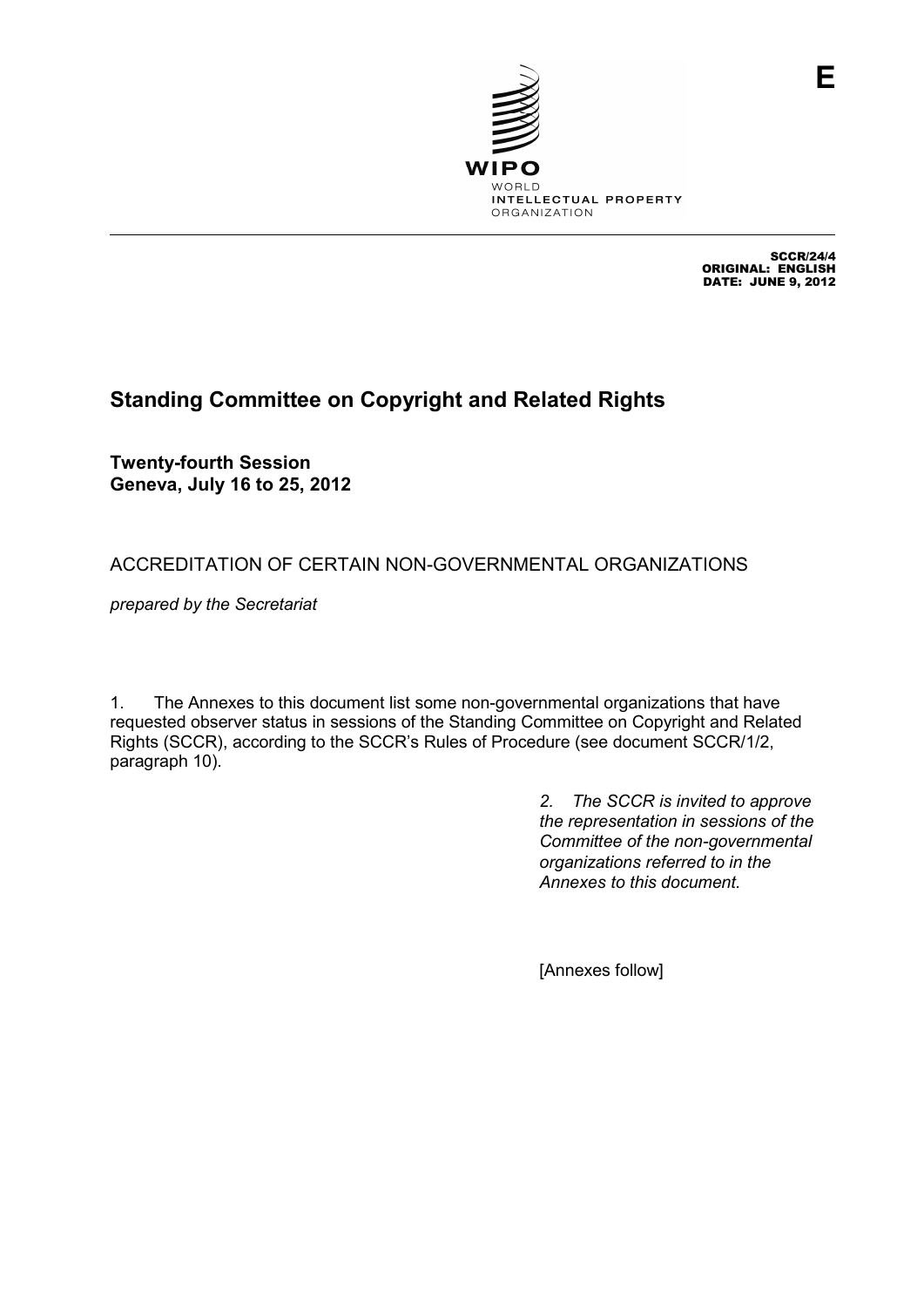# NON-GOVERNMENTAL ORGANIZATIONS THAT HAVE REQUESTED REPRESENTATION AS OBSERVERS IN SESSIONS OF THE STANDING COMMITTEE ON COPYRIGHT AND RELATED RIGHTS (SCCR)

Society for the Collective Administration of Performers' Rights (ADAMI)

ADAMI is a society for the collective management of performers' rights. It operates on a nonprofit basis. For over fifty years, ADAMI has been collecting and individually distributing the remuneration due to more than 25,000 actors, singers, musicians, conductors and dancers for the use of their recorded audiovisual and sound works. ADAMI collects and distributes performers' remuneration within three legal frameworks: legal licenses, such as equitable remuneration and private copying remuneration, which represent the main part of the revenues; additional remuneration due to performers under specific collective agreements concluded in the audiovisual field; and reciprocal representation agreements concluded with foreign collective management societies. ADAMI undertakes the distribution of the collected remuneration in an effective and transparent way. ADAMI has also a duty to defend performers' rights and to act in order to safeguard and develop them, on the national as well as on the international levels, in both the musical and audiovisual fields. It has always contributed to the discussions taking place at the European level. Furthermore, ADAMI has continuously followed the discussions at WIPO SCCR meetings with other NGO representatives.

# *Full contact information:*

Ms. Isabelle Feldman Director of Legal and International Affairs 14-18 rue Ballu 75009 Paris France Tel: +33 1 44 63 10 00 Fax: +33 1 44 63 10 37 Email: ifeldman@adami.fr Web-Site: www.adami.fr

[Annex II follows]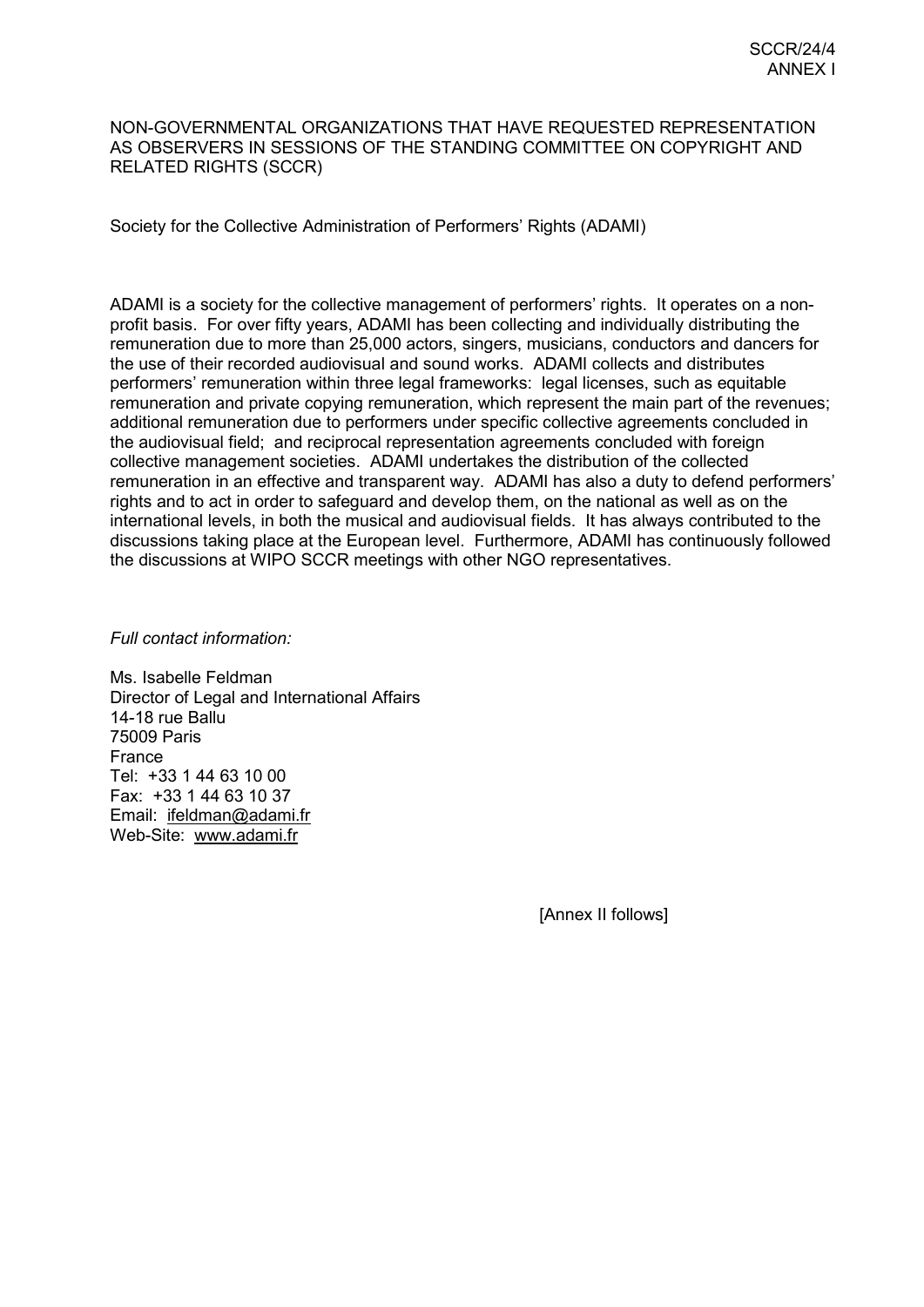#### Communia International Association on the Public Domain (COMMUNIA)

COMMUNIA is an international association without lucrative purpose, a form of international NGO, under Belgian law. Members of its General Assembly are based in the United States, Germany, Greece, Slovenia, Macedonia, France, the Netherlands, Switzerland, Spain, Poland and Italy. COMMUNIA's aims are to have a presence in the political agenda in Brussels and Geneva, to participate in international meetings and consultations and to lead research on the public domain understood at large, including exceptions and limitations to copyright, Open Access and Creative Commons licenses. The mission of COMMUNIA is to foster, strengthen, and enrich the public domain. To fulfill its mission, COMMUNIA will raise awareness in, educate about, advocate for, offer expertise on and research about the public domain in the digital age within society and with policy-makers. It aims at maintaining and reinforcing an international network of NGOs and members that constitute reference for policy discussion and strategic action on all issues related to the public domain in the digital environment. Its activities include publications, participation in meetings, conferences, research projects, consultations, studies, representation towards institutions, collaboration with other organizations in Brussels, in Europe and worldwide. COMMUNIA seeks to contribute to a positive agenda at SCCR, starting with current work on libraries, archives, educational and research institutions. Strong exceptions and limitations will protect the user and lead to the creation of new works, and support a more balanced Intellectual Property regime. The public domain has been effectively diminished by extending the terms of protection, and the Association wants to reaffirm how much societies and economies rely on a vibrant and expanding public domain.

#### *Full contact information:*

Melanie Dulong de Rosnay President of the Communia Administration Council c/o Fédération des Associations européennes et internationales établies en Belgique - FAIB 40 rue Washington 1050 Bruxelles, Belgium Tel: +33 6 82 52 63 30 Fax: +33 1 58 52 17 65 Email: info@communia-association.org; melanie.ddr@gmail.com Web-Site: http://www.communia-association.org/

[Annex III follows]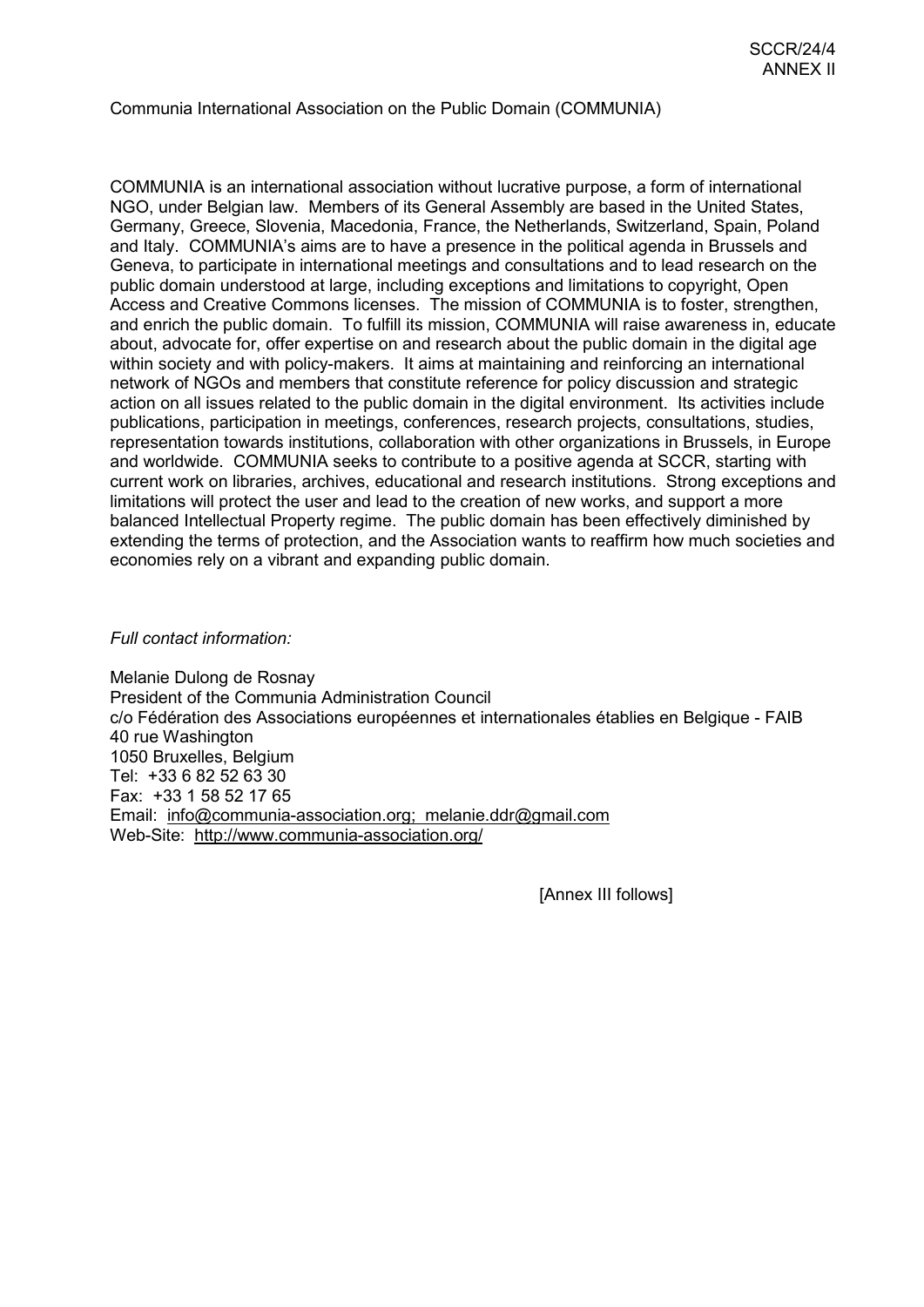# German Federation of the Blind and Partially Sighted (DBSV)

DBSV is a member organization of the European Blind Union. Hence it maintains close relationships with the 45 member countries where EBU is represented. The aim of DBSV is to make a lasting improvement to the situation of the 1.2 million blind and partially sighted people currently living in Germany. It is therefore committed to the creation of equal conditions for the blind and partially sighted, their societal and professional integration, as well as improvement of their social status. As a self-help organization, DBSV represents the interests of blind and partially sighted people. It combines and coordinates the public appearances and efforts of 20 regional associations which in turn look after about 250 local organizations with a total of more than 37,000 members. In order to facilitate access to everyday activities for blind and partially sighted people, DBSV is active in the fields of accessible IT applications and access to all forms of literature. The activities of DBSV include: impacting the creation and implementation of new German laws, as well as new EU directives and regulations; fighting for compensatory measures to offset the disadvantages resulting from this disability; pushing for accessibility in all areas of life, especially as regards the right to information; supporting the development and provision of suitable technical devices; promoting the education and vocational training of blind and partially sighted people; continuing to develop counseling and support services. DBSV is professionally interested in the WBU proposed Treaty on Copyright and the Visually Impaired and in the outcomes of the Stakeholder Platform.

#### *Full contact information:*

Dr. Thomas Kahlisch Board Member Rungestrasse. 19 10179 Berlin Germany Tel: +49 30 28 53 87-120 Fax: +49 30 285387-200 Email: thomas.kahlisch@dzb.de Website: www.dbsv.org

[Annex IV follows]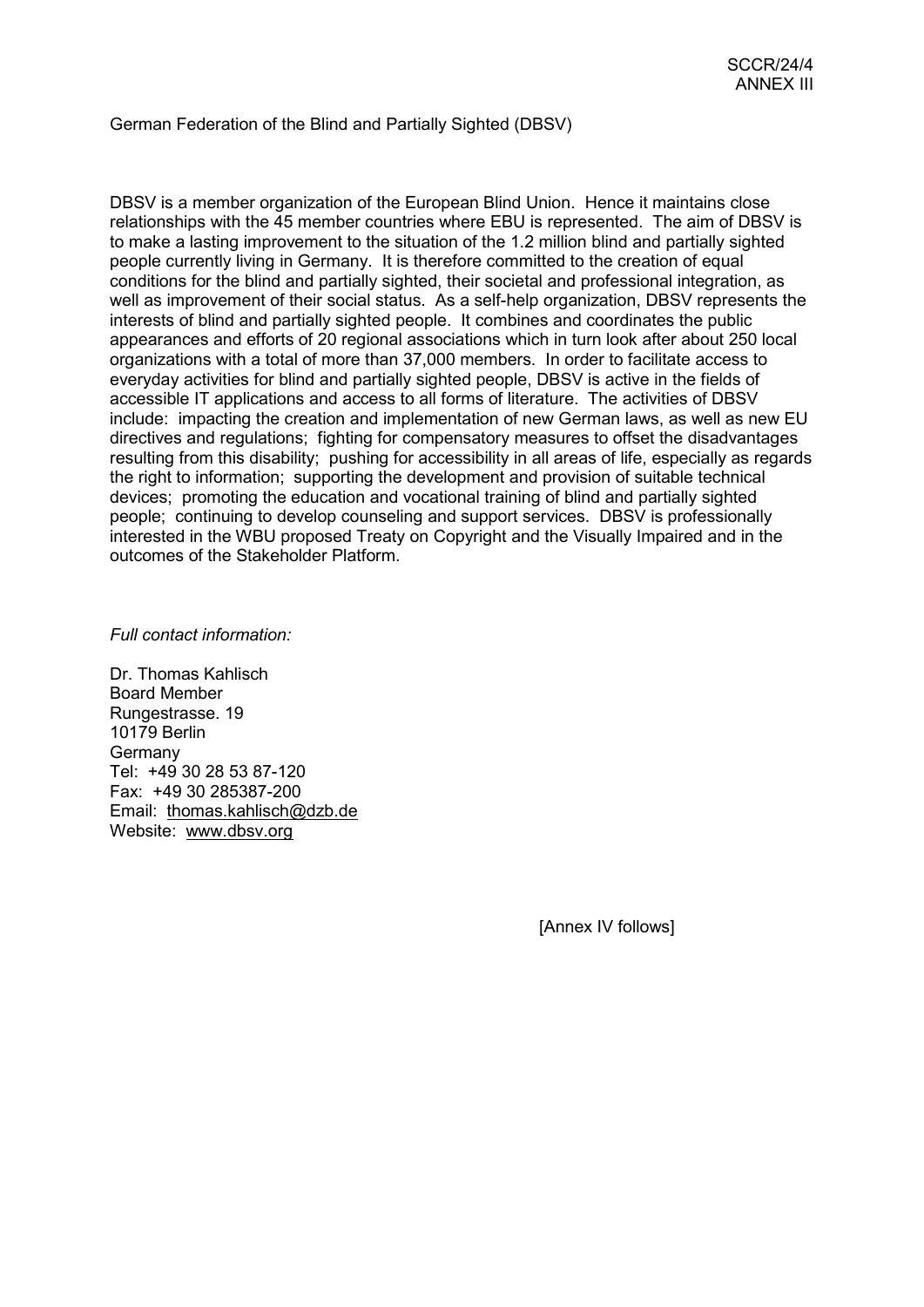Featured Artist Coalition (FAC)

The FAC was primarily formed to protect the interests of featured artists, which are always musical performers but are often also musical authors. A main objective of the FAC is to give featured artists a direct voice on the world stage particularly in relation to copyright and related rights and to rights in contract particularly concerning recording and publishing agreements. The FAC represents featured artists on all matters that affect their careers, including lobbying governments and other institutions with the creator's viewpoint and seeking to influence industry practices. The FAC seeks a fair deal for featured artists particularly in the context of digital distribution and delivery and to ensure that wherever music is used or consumed that the featured artist always receives a fair payment no matter how small. Featured artists are at the heart of all the issues currently under discussion at the SCCR. The FAC supports any move that provides international harmonization of copyright law. The internet is by definition a global phenomenon and we need global harmonized copyright law so that copyright can be exercised with certainty when works and recordings are used beyond national boundaries. FAC is very concerned that the proposed new treaty for broadcasters does not adversely affect the copyright and related rights that are currently enjoyed by existing stakeholders. It supports the idea of a global limitation and exception for the visually impaired.

*Full contact information:* 

Mr David R Stopps Senior Advisor on Copyright and Related Rights British Music House 26 Berners Street London W1T 3LR United Kingdom Tel: +44 207 306 4888 Fax: +44 1296 422530 Email: davidstopps@fmlmusic.com Web-Site: www.thefac.org

[Annex V follows]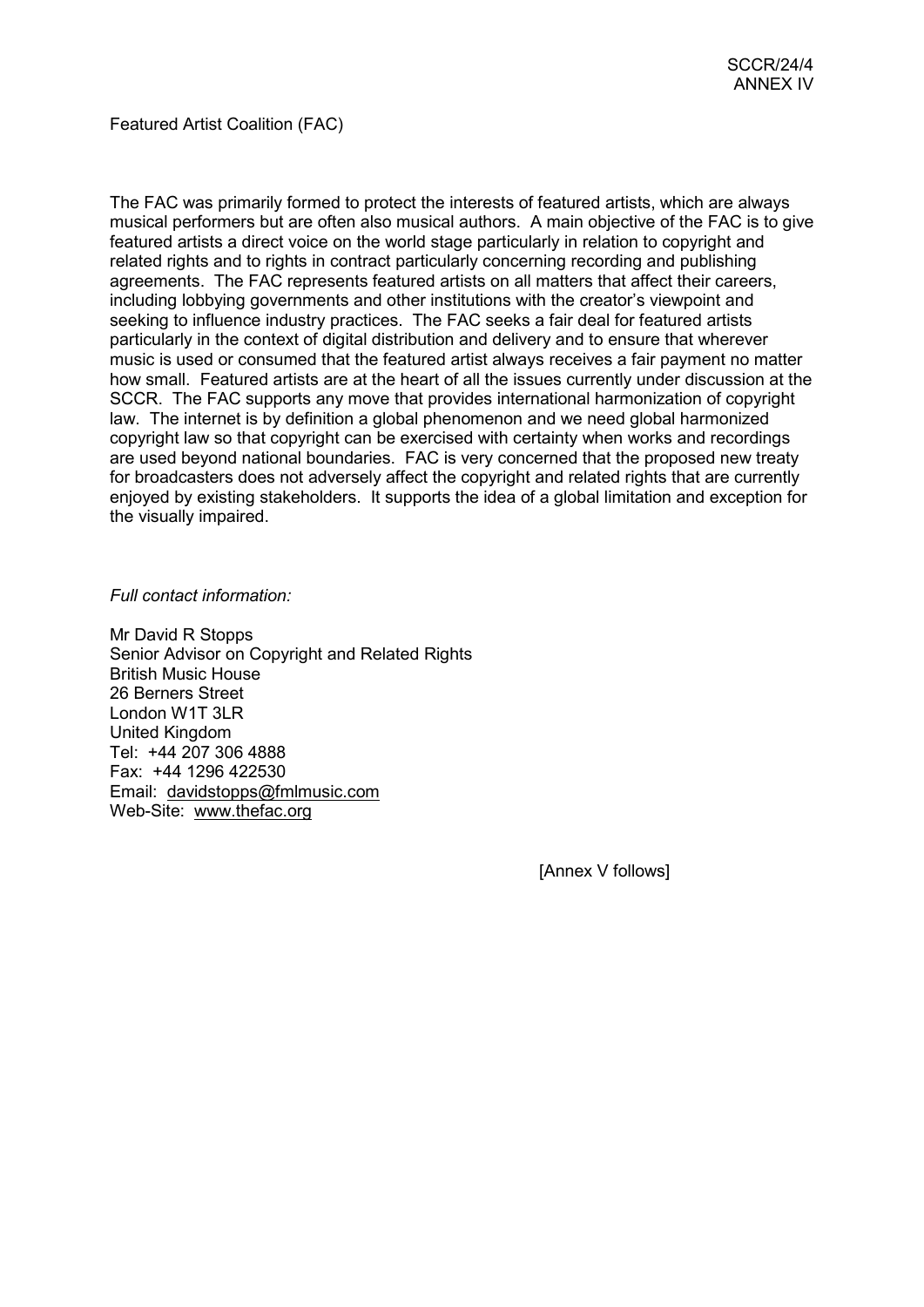International Authors Federation (IAF)

The aims of the IAF are: to represent the needs of authors (writers, artists and journalists); to promote and protect authors' rights internationally and to lobby in the international arena; to get authors' organizations collaborating and developing an international view on the importance of authors' rights; to strengthen existing regional authors' organizations and facilitate the sharing and communication of information; to emphasize the need for fair contracts; to counter arguments from the Copyleft movement regarding free access to content. The main activities of the organization include: building and maintaining a robust and self supporting membership of authors' organizations bringing together a worldwide network of authors' organizations; consulting within international organizations such as WIPO to ensure that its activities are not harmful to the rights of creators; working with IFRRO and other bodies to facilitate a strong authorial presence in terms of lobbying and copyright awareness activities; working with partner organizations on events that give an international platform to authors; advocating the authors' role in society and in particular the copyright issues at stake. Authors find themselves increasingly at the forefront of legislative changes with regard to access to content. Authors, artists and writers need to be at the core of the debate balancing the genuine need for exceptions with the dangers of exceptions impacting on the ability of authors to make a fair living from their creativity. The IAF works with authors organizations throughout the world representing many hundreds of thousands of writers and artists. It can ensure that the views of the creator are not missing from those key discussions.

#### *Full contact information:*

Katie Webb IAF Administrator The Writers' House 13 Haydon Street London EC3N 1DB Tel: +44 (0)20 7264 5717 Fax: +44 (0)20 7264 5755 Email: Katie.webb@alcs.co.uk Web-Site: www.internationalauthorsforum.org

[Annex VI follows]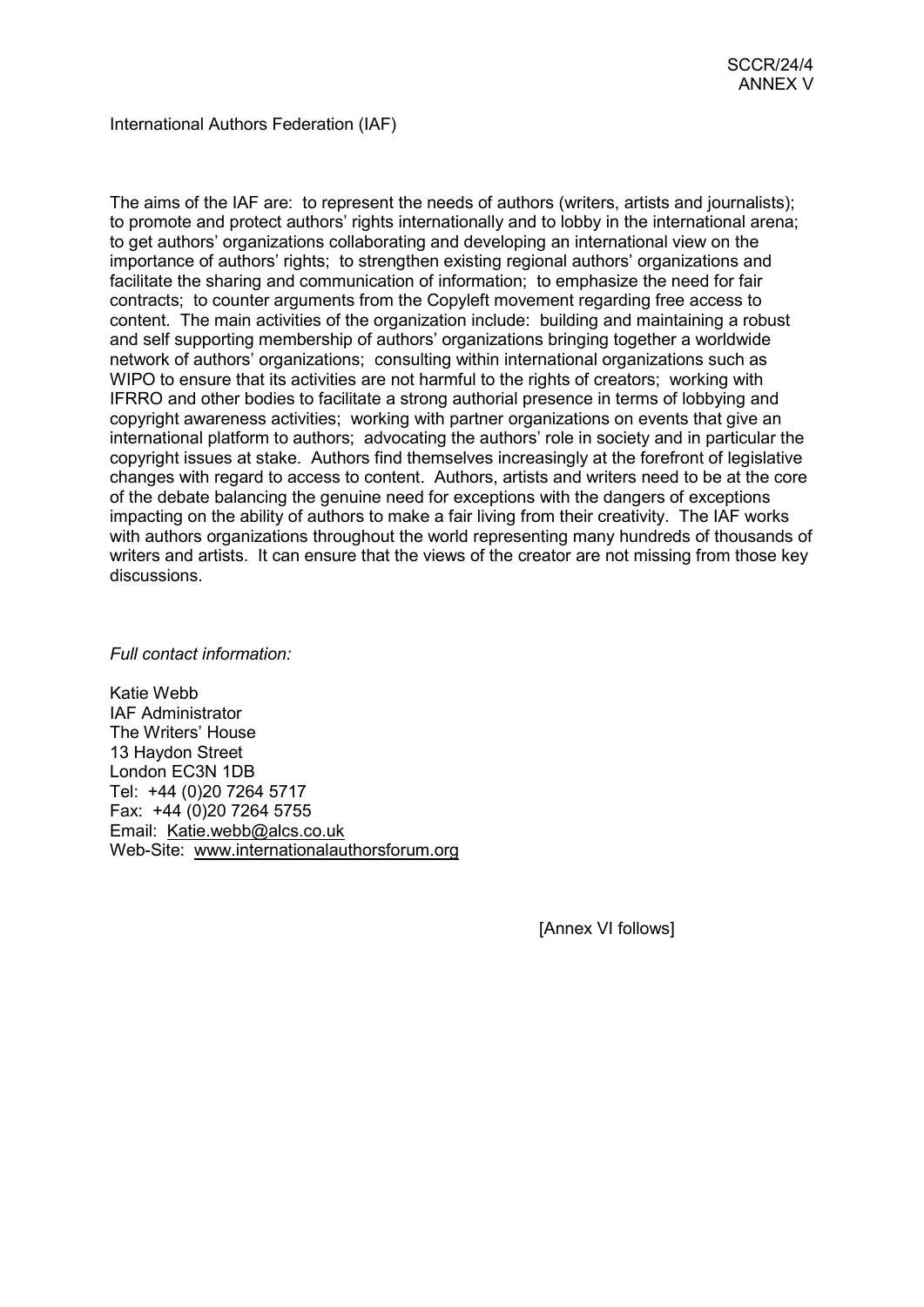# International Association of IT Lawyers (IAITL)

IAITL works to foster the exchange of knowledge about regulatory concepts related to information society and their implementation. It also encourages practitioners, scholars and students of law to engage more fully with the IT industry, policymakers and members of the general public to become more fully involved with the way IT affects the law, policy and the way IT is used. IAITL engages in discussions with a wide range of external parties including those responsible for the formulation of laws and policies in the copyright, privacy, and ecommerce fields and for the enforcement of legislation. IAITL is actively involved in conducting capacity building for finding adequate solutions to upcoming regulatory questions and collaborates with other partner institutions on publicly funded projects dealing with security and copyright. IAITL participates directly in policy making by submitting comments and proposals to various initiatives of the European Union including IPR related matters in the information society. Copyright in the new media is one of the most important fields of study for the organization. All the topics under discussion in the Standing Committee have been researched and are continuously being studied by its members for submissions to relevant authorities and journals.

*Full contact information:* 

Sylvia Kierkegaard Professor Vespervej 35 DK-2900 Hellerup Denmark Tel: +45 39629278 Fax: +45 39639378 Email: contact@iaitl.org; sylvia.kierkegaard@iaitl.org

[Annex VII follows]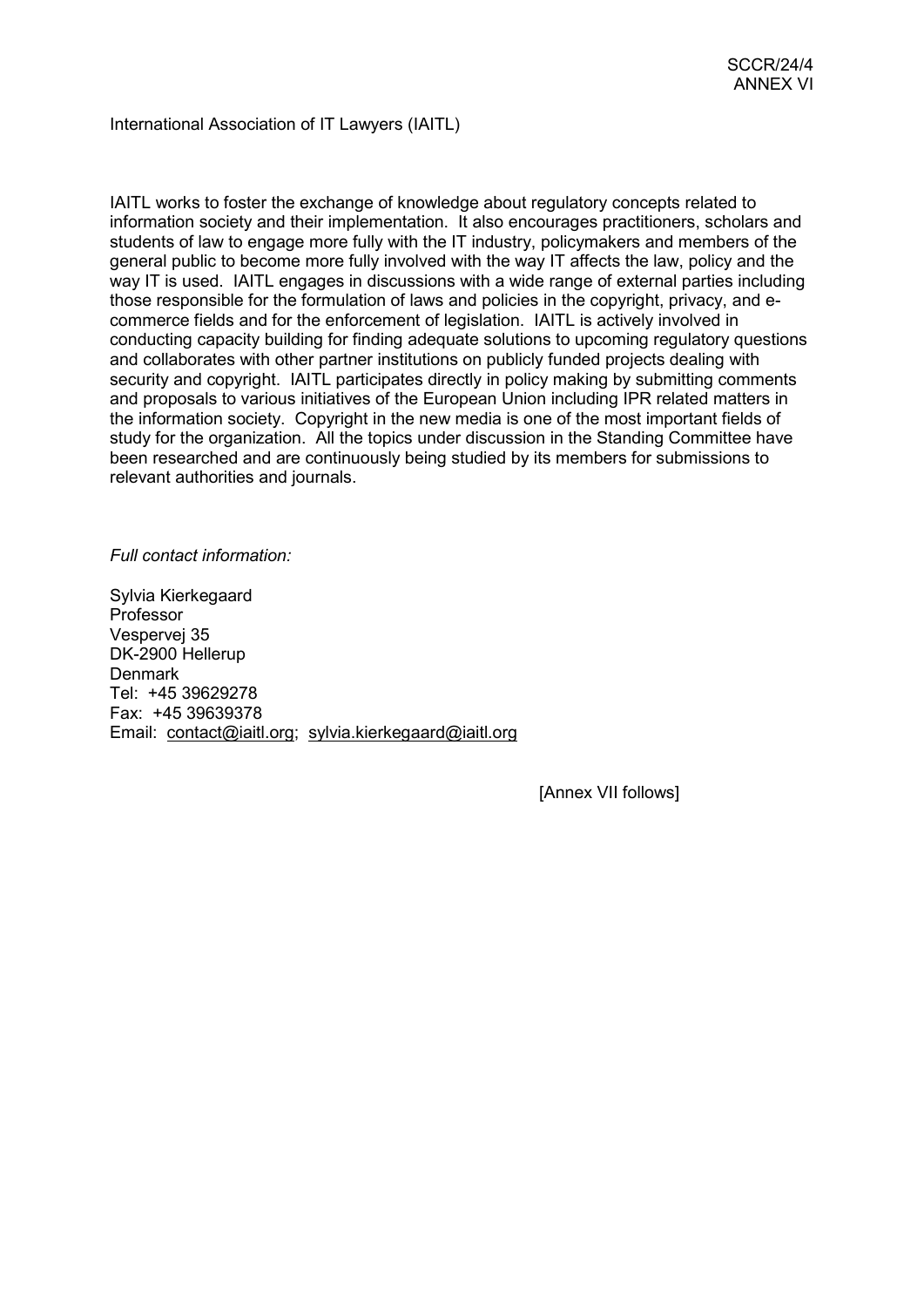Society for Media for Blind and Partially Sighted People (MEDIBUS)

The main aim of the association is to promote, contribute and ensure the provision of accessible information for blind, partially sighted and other print disabled people in the German-speaking countries. MEDIBUS represents the interests of visually impaired and other print disabled people with the right owners of copyrights and related rights as well as with the organizations of such right owners and the collecting societies. Other activities are: to support members in initiating and coordinating projects of transregional importance or impact; to campaign for media products accessible to visually impaired and other print disabled people; to promote the establishment and maintenance of quality standards. Its members and beneficiaries are interested in the availability of published works in accessible formats, such as braille, large print and audio, which can be read and enjoyed by visually impaired and other reading disabled persons. MEDIBUS is professionally interested in the WBU proposed Treaty on Copyright and the Visually Impaired and in the development of the Stakeholder platform.

*Full contact information:*

Elke Dittmer **Chair** Mediengemeinschaft für Blinde und Sehbehinderte Postfach 1160 35001 Marburg **Germany** Tel: +49 6421/606/315 Fax: +49 6421/606 316 Email: info@medibus.info Web-Site: http://www.medibus/info

[Annex VIII follows]